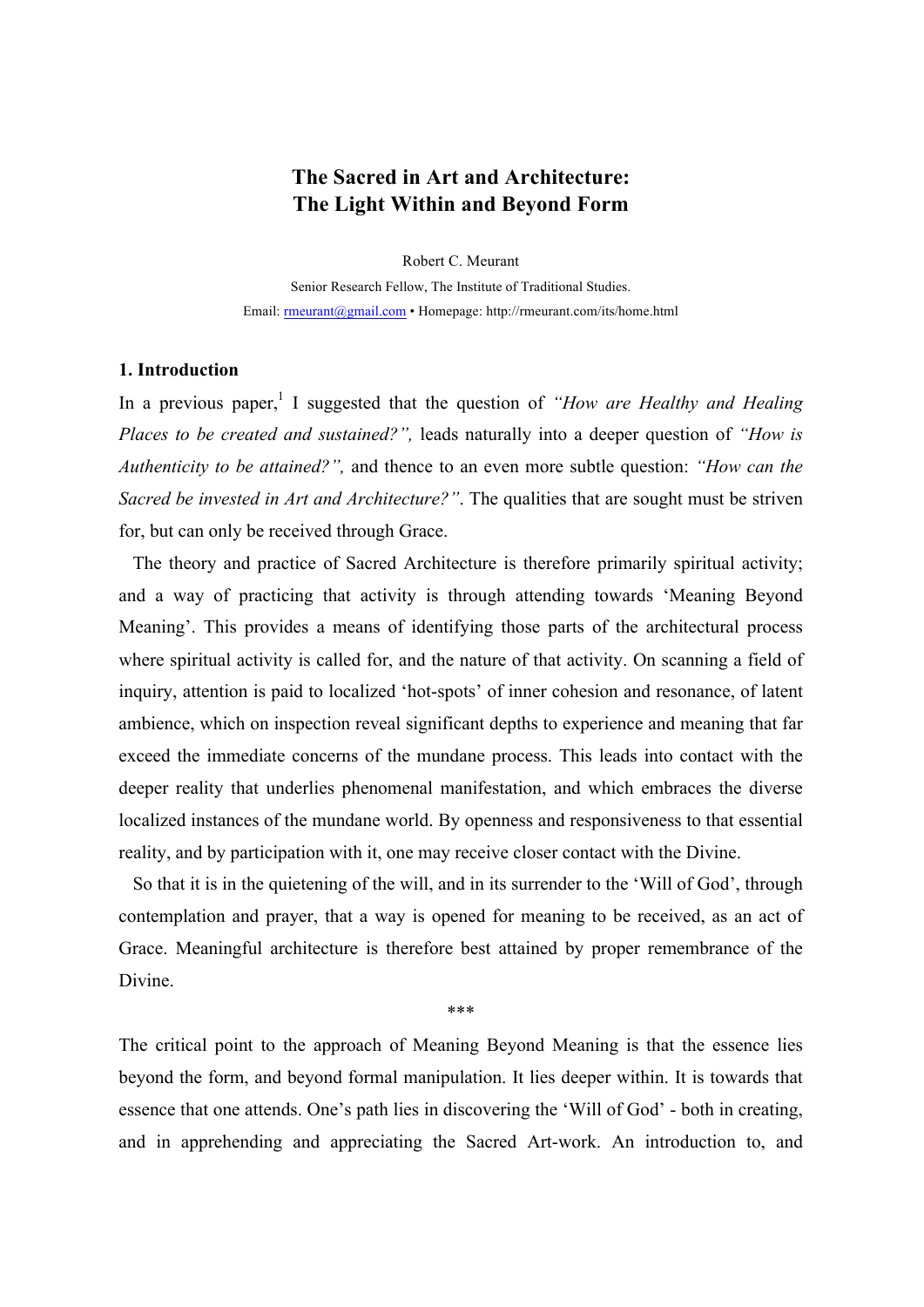overview of that subtle and profound process, as tentatively explored in the author's dissertation, is presented in a companion paper. $<sup>2</sup>$ </sup>

So it is to the light within and beyond form that one attends, in the penetration into essence. This has been beautifully expressed: $3$ 

> *'The light, as one, penetrates into space, And yet adapts itself to every form; So the inmost self of all beings dwells Enwrapped in every form, and yet remains outside.'*

One therefore follows the inner life, the inner light - because it exists, and as an act of faith. This is not done to 'Sacralize' one's efforts; nor is it done in the expectation or hope of rewards, or from fear; one seeks only to surrender to the 'Will of God'.

The pathway of surrender is truly strewn with obstacles: the glorification of the way at the cost of progress; the glorification of progress at the expense of proper attending towards the Godhead; always the dogma that must be freed, the excessive freedom that must be disciplined; and ever the blanketing of the Godhead, concealed by one's noisy constructs...

\*\*\*

This is not to abandon the realm of form, but to situate it in its proper perspective. Schuon states:

*'If it is necessary to base oneself a priori on the formal elements of tradition, that is because it is not possible to pass beyond the world of forms without finding some point of support on the formal plane itself; none come to the "Father" except by the "Son", as the Gospel puts it. The sannyasi abandons rites, certainly, but he abandons them ritually and does not propose that anyone so choosing should abandon them just anyhow; the sannyasi is casteless, and is able to take no account of castes, but he does not dream of preaching their abolition.'* <sup>4</sup>

In the composition and appreciation of Sacred Art and Architecture, it is to the Sacred essence within, and the Sacred context within which that product and process occurs, that one attends. In the geometric sense, as explored in the author's dissertation, $5$  the essence within might be approached through the Center, $6$  as crystallized into two profound forms: the regular Star, and its counterform, the Polar Zonagon Mandala, which I believe to have been widely used in Islamic sacred architecture, particularly in the three-dimensional development, and surface articulation and decoration, of the traditional dome. (A similar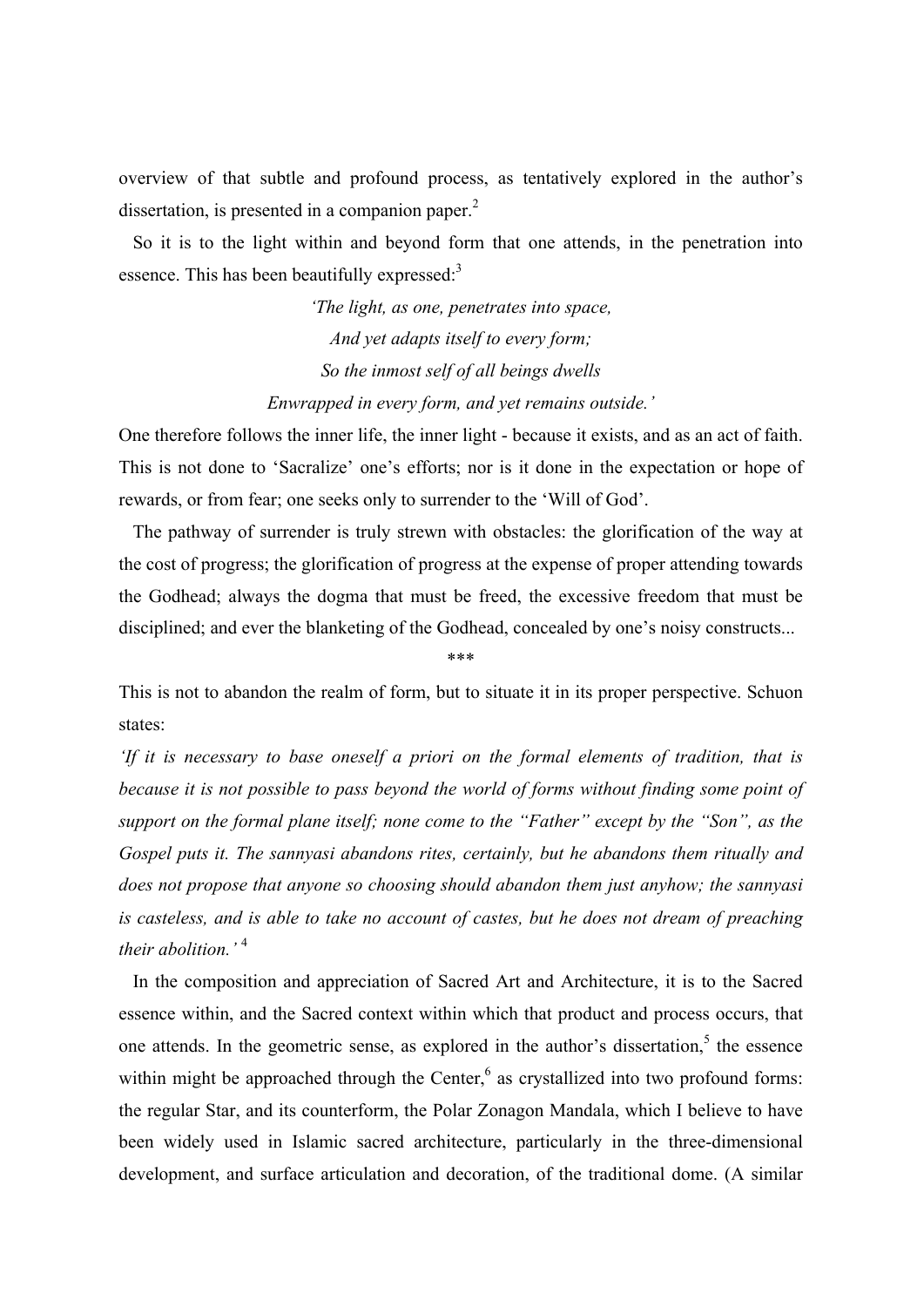structural geometry clearly informs Norman Foster's secular Swiss Re building in London, and is also explored in Steve Baer's zonahedral investigations)<sup>7</sup>. The Sacred context within which the approach takes place could be considered the Projective Harmonic Field, within which the Center emerges. In another sense, the essence is taken to be Gnosis, and the context Tradition. Again, it is Tradition that one blessedly discerns within essence, and Gnosis through which the context is realized.

Whilst Gnosis is the fruit of the Tree of Tradition, it is from that Sacred seed that the Tree is replenished. The failing of the modern view in general, and of the perspective of the modern architect in particular, is precisely the want of an adequate Metaphysic. That only proceeds from Tradition; but Tradition in the West is sadly neglected. What is required, firstly, is to drink deeply from those Traditions that survive – which include the Vedic, Buddhist, Sufi, and Taoist scriptures and schools – together with the Christian Tradition, in particular, Mediaeval Scholasticism and Christian Mysticism. Secondly, one is required to discover afresh and anew the living Truth that alone *'sets one free'.*

\*\*\*

The need is therefore recognized for this work to be situated within an adequate Metaphysic. In the immediate absence of an available Tradition, the dissertation then proceeds to propose a speculative model of a harmonic cosmogony and cosmology – within which the place and purpose of the Sacred art-object and work of architecture, together with their creation and contemplation, may be described. That is the subject matter of a future paper, in this related series of papers.

\*\*\*

## **4. References**

- <sup>1</sup> Robert C. Meurant, *The Sacred in Art and Architecture: how are healthy and healing places to be created and sustained?* EDRA44 Providence: Healthy and Healing Places, … , 2013.
- <sup>2</sup> Robert C. Meurant, *Towards a Sacred Aesthetic: Laying the Ground.* EDRA45 New Orleans: Building with Change, ..., 2014.
- <sup>3</sup> *Kathaka Upanishad V.9-11,* quoted in Paul Deussen, *Philosophy of the Upanishads.* Dover Publishers, New York, 1966, p.166.
- <sup>4</sup> Frithjof Schuon, *Gnosis – Divine Wisdom,* Perennial Books, Middlesex, 1959, p.60.
- <sup>5</sup> Robert C. Meurant, *The Aesthetics of the Sacred,* PhD thesis, University of Auckland: School of Architecture, 1984. Subsequently published as: *The Aesthetics of the Sacred: A Harmonic Geometry of Consciousness and Philosophy of Sacred Architecture* (3rd Edn.), The Opoutere Press, Boulder and Auckland, 1989 (available from the author).